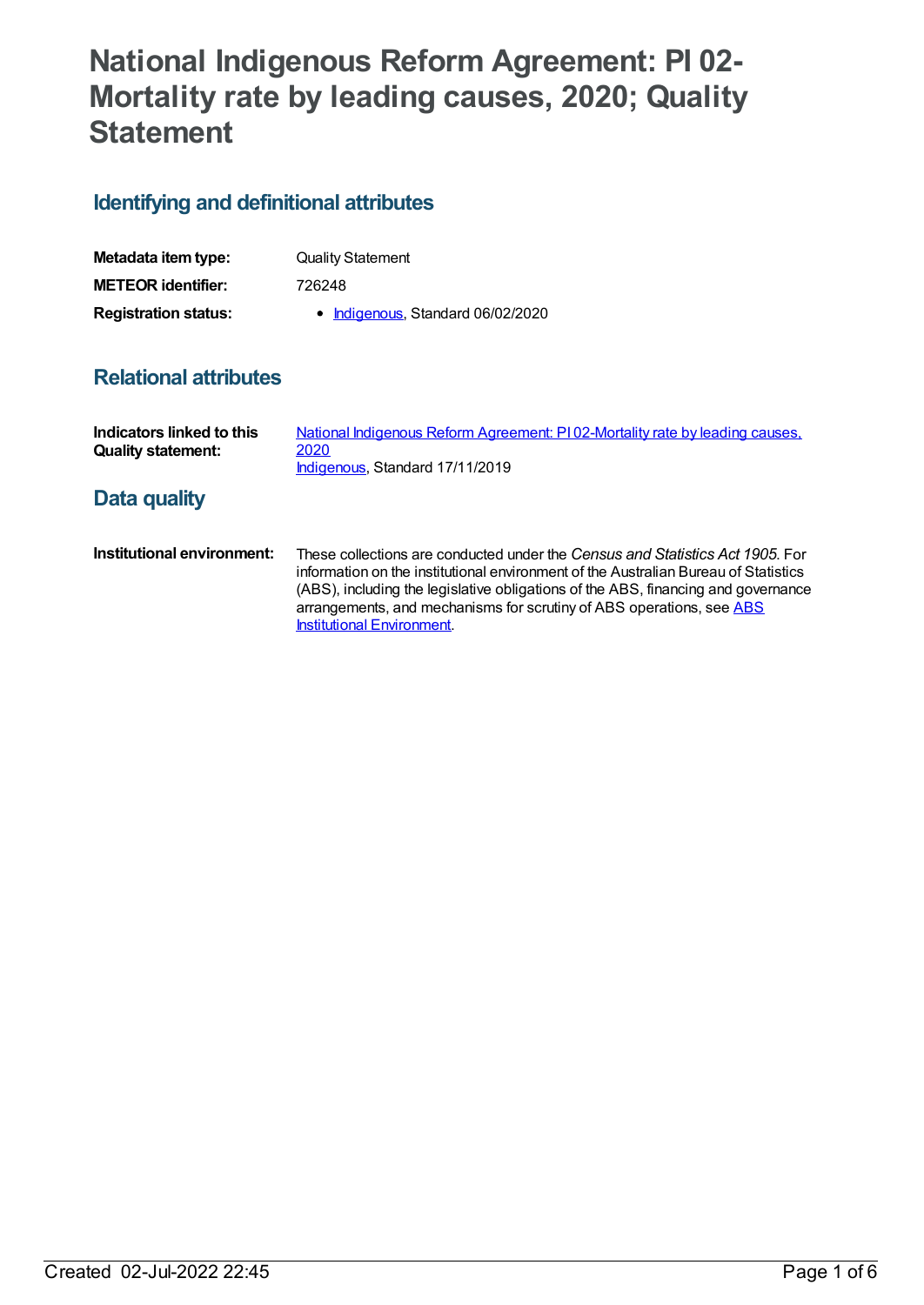**Timeliness:** Causes of death and deaths data are published on an annual basis. Death records are provided electronically to the ABS by individual Registrars on a monthly basis for compilation into aggregate statistics on a quarterly and annual basis. One dimension of timeliness in death registrations data is the interval between the occurrence and registration of a death. As a result, a small number of deaths occurring in one year are not registered until the following year or later.

> Causes of death data are published annually approximately 9 months after the end of the reference period. The 2015 causes of death dataset was released approximately six months earlier than usual, allowing more timely access to Australian mortality data. For more [information](http://www.abs.gov.au/AUSSTATS/abs@.nsf/Previousproducts/3303.0Technical%20Note12015?opendocument&tabname=Notes&prodno=3303.0&issue=2015&num=&view=) on process changes see *A more timely annual collection: changes to ABS processes* [\(Technical](http://www.abs.gov.au/AUSSTATS/abs@.nsf/Previousproducts/3303.0Technical%20Note12015?opendocument&tabname=Notes&prodno=3303.0&issue=2015&num=&view=) Note) in *Causes of Death Australia, 2015* (Cat. no. 3303.0).

There is a focus on fitness for purpose when causes of death statistics are released. To meet user requirements for accurate causes of death data it is necessary to obtain information from other administrative sources before all information for the reference period is available. This specifically applies to coroner certified deaths, where extra information relating to the death is provided through police, toxicology, autopsy and coronial finding reports. A balance therefore needs to be maintained between accuracy (completeness) of data and timeliness. ABS provides the data in a timely manner, ensuring that all coding possible can be undertaken with accuracy prior to publication.

As coroner certified deaths can have ill-defined causes of death until a case is closed within the coronial system, a revisions process was introduced to enhance the cause of death output for open coroner cases. This process enables the use of additional information relating to coroner certified deaths either 12 or 24 months after initial processing. See [Explanatory](https://www.abs.gov.au/AUSSTATS/abs@.nsf/Previousproducts/3303.0Technical%20Note12017?opendocument&tabname=Notes&prodno=3303.0&issue=2017&num=&view=) Notes 59-62 and the Causes of Death Revisions, 2015 Final Data Technical Note in *Causes of Death, [Australia,](https://www.abs.gov.au/AUSSTATS/abs@.nsf/allprimarymainfeatures/D5FFC33C35BDEB78CA25847F0013A20C?opendocument) 2017* (Cat. no. 3303.0), for further information on the revision process.

*Causes of Death, Australia, 2018* (Cat. no. 3303.0), does not include revised data for the 2017 and 2018 reference periods. The ABS remains committed to the revision of coroner-referred deaths and will release revised data for 2017 reference year in early 2020. 2018 reference year data will be released in early 2021.

Preliminary estimated resident population (ERP) data are compiled and published quarterly and is generally made available five to six months after the end of each reference quarter. Every year, the 30 June ERP is further disaggregated by sex and single year of age, and is made available five to six months after the end of the reference quarter. Commencing with data for the September quarter 2006, revised estimates are released annually and made available 21 months after the end of the reference period for the previous financial year, once more accurate births, deaths and net overseas migration data becomes available. In the case of births and deaths, the revised data is compiled on a date of occurrence basis. In the case of net overseas migration, final data is based on actual traveller behaviour. Final estimates are made available every 5 years after a census and revisions are made to the previous inter-censal period.

Aboriginal and Torres Strait Islander population data are based on Series B population projections released in *Estimates and [Projections,](https://www.abs.gov.au/ausstats/abs@.nsf/mf/3238.0) Aboriginal and Torres Strait Islander Australians, 2006 to 2031* (Cat. no. 3238.0), which have backcast estimates of the Aboriginal and Torres Strait Islander and non-Indigenous population for the period 30 June 2006 to 30 June 2016. These estimates have been derived on the 2016 Census data. When comparison rates are produced for non-Indigenous persons, the denominator is derived by subtracting the Aboriginal and Torres Strait Islander population estimates/projections from the relevant total persons ERP.

Generally ERP data are not changed once they have been finalised unless there are compelling reasons to do so, as in June 2013 when data from September 1991 to June 2006 was revised (for more information on this recasting process, see feature article titled [Recasting](http://www.abs.gov.au/AUSSTATS/abs@.nsf/Previousproducts/3101.0Feature%20Article2Dec%202012?opendocument&tabname=Summary&prodno=3101.0&issue=Dec%202012&num=&view=) 20 years of ERP in the December quarter 2012 issue of *Australian [Demographic](http://www.abs.gov.au/AUSSTATS/abs@.nsf/mf/3101.0) Statistics* (Cat. no. 3101.0).

For further information on the ABS ERP, see the relevant Data Quality [Statement](https://www.abs.gov.au/AUSSTATS/abs@.nsf/Previousproducts/3101.0Quality%20Declaration0Mar%202019?opendocument&tabname=Notes&prodno=3101.0&issue=Mar%202019&num=&view=).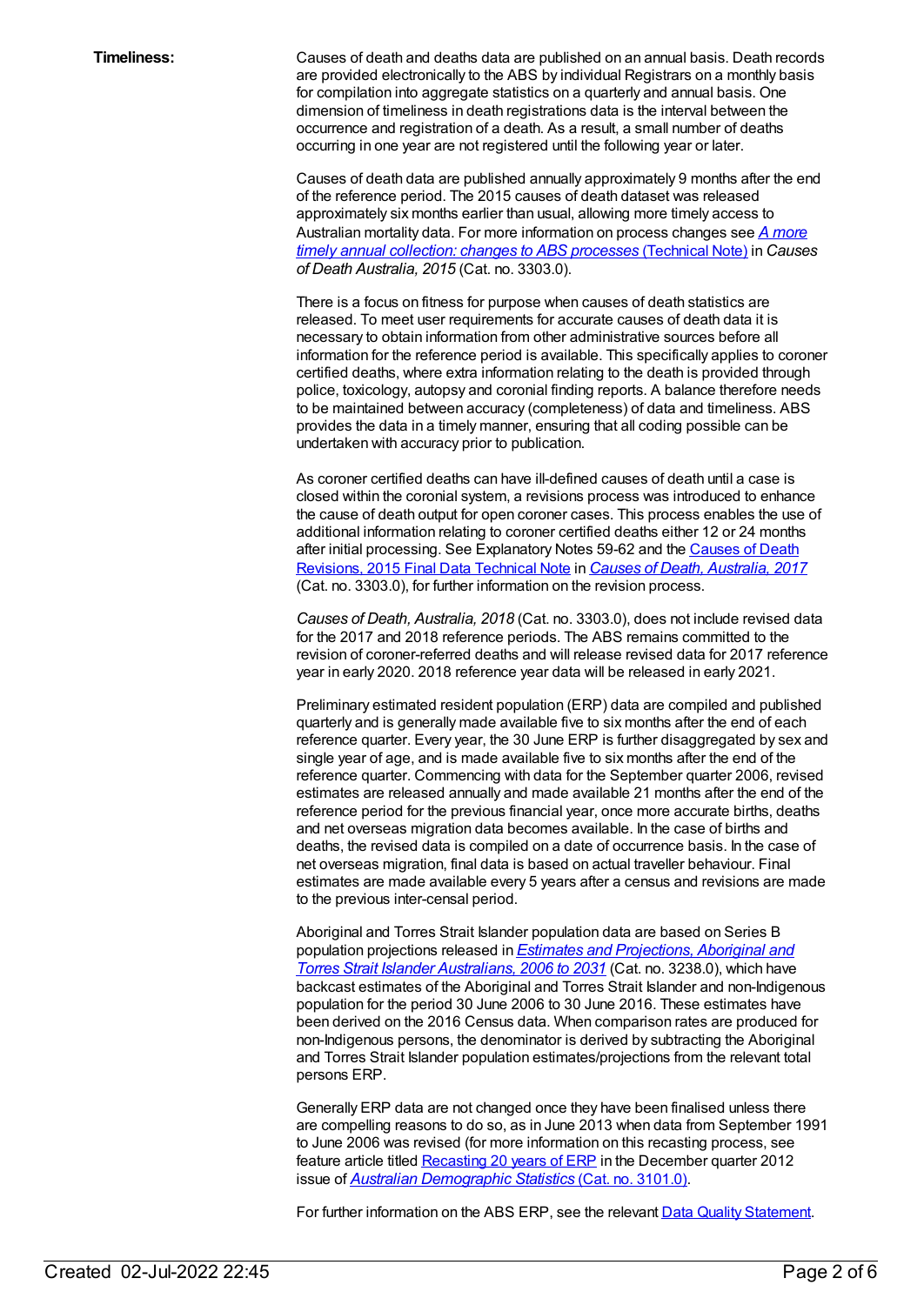**Accessibility:** Causes of death data are available in a variety of formats on the ABS website under the 3303.0 product family. Deaths data are available in a variety of formats on the ABS website under the 3302.0 product family. ERP and Estimated Indigenous Population data are available in a variety of formats on the ABS website under the 3101.0 and 3238.0 product families. Further information on deaths and mortality may be available on request. The ABS observes strict confidentiality protocols as required by the *Census and Statistics Act (1905)*. This may restrict access to data at a very detailed level. **Interpretability:** In 2014, the ABS implemented Iris, a new automated coding software product for assisting in the processing of cause of death data. This software has been used to code the 2013, 2014, 2015, 2016, 2017 and 2018 causes of death data provided in this supply. With the introduction of new coding software, the ABS also implemented the most up to date versions of the ICD-10 when coding 2013 and (2014, 2015, 2016 and 2017) and 2018 data (using the 2013, 2015 and 2016 versions, respectively), and improved a number of coding practices to realign with international best practice. Please see Technical Note 1, ABS [Implementation](http://www.abs.gov.au/ausstats/abs@.nsf/Lookup/3303.0Technical+Note12013) of the Iris Software: Understanding Coding and Process Improvements, in *Causes of Death, Australia, 2013* (Cat. no. 3303.0) for further details. The 2018 reference year cause of death data presented in this publication was coded using version 5.4.0 of Iris software. This system replaced Iris version 4.4.1 which was used to code the 2013-2017 cause of death data. Version 5.4.0 of the Iris software applied the WHO ICD updates (2016 version) which have resulted in changes to output. For more information see Technical Note Updates to Iris coding software: Implementing WHO updates and [improvements](https://www.abs.gov.au/AUSSTATS/abs@.nsf/Lookup/3303.0Main+Features12018?OpenDocument) in coding processes, in the *Causes of Death, Australia, 2018* (Cat. no. 3303.0) publication. As part of the update process, the ABS reviewed its method of coding perinatal deaths which, for the 2013 and 2014 data published in this supply, has meant a change to the method used for assigning an underlying cause of death to neonatal deaths. Please see Technical Note 1, [Changes](http://www.abs.gov.au/AUSSTATS/abs@.nsf/Previousproducts/3303.0Technical%20Note12014?opendocument&tabname=Notes&prodno=3303.0&issue=2014&num=&view=) to Perinatal Death Coding in *Causes of Death, Australia, 2014* (Cat. no. 3303.0) for further details. Data for this indicator have been age-standardised, using the direct method, to 75 years, to account for differences between the age structures of the Indigenous and non-Indigenous populations. Direct age-standardisation to the 2001 total Australian population was used (see Data Cube: Standard Population for Use in Age-Standardisation Table in *Australian Demographic Statistics, Dec 2013* (Cat. no. 3101.0). Age-standardised results provide a measure of relative difference only between populations. Death data from the reference year 2016 with a "not stated age" upon registration of the death have not been prorated. This change to method of proration has been made after discussions with stakeholders. Information on how to interpret and use the data appropriately is available from [Explanatory](https://www.abs.gov.au/AUSSTATS/abs@.nsf/Lookup/3303.0Explanatory%20Notes12018?OpenDocument) Notes in *Causes of Death, [Australia](https://www.abs.gov.au/AUSSTATS/abs@.nsf/allprimarymainfeatures/47E19CA15036B04BCA2577570014668B?opendocument), 2018* (Cat. no. 3303.3). **Relevance:** The ABS Causes of Death and Deaths collections include all deaths that occurred and were registered in Australia, including deaths of persons whose usual residence is overseas. Deaths of Australian residents that occurred outside Australia may be registered by individual Registrars, but are not included in ABS deaths or causes of death statistics. Data in the Causes of Death collection include demographic items, as well as causes of death information, which is coded according to the *International Statistical Classification of Diseases and Related Health Problems* (ICD). ICD is the international standard classification for epidemiological purposes and is designed to promote international comparability in the collection, processing, classification, and presentation of causes of death statistics. The classification is used to classify diseases and causes of disease or injury as recorded on many types of medical records as well as death records. The ICD has been revised periodically to incorporate changes in the medical field. The 10th revision of ICD (ICD-10) has been used by the ABS to code cause of death since 1997. For further information on the relevant ABS collections, see the ABS Data Quality Statements for the: • [Causes](https://www.abs.gov.au/AUSSTATS/abs@.nsf/Latestproducts/3303.0Quality%20Declaration02018?opendocument&tabname=Notes&prodno=3303.0&issue=2018&num=&view=) of Death collection • [Deaths](https://www.abs.gov.au/Ausstats/abs@.nsf/0/9FD0E6AAA0BB3388CA25750B000E3CF5?OpenDocument) collection.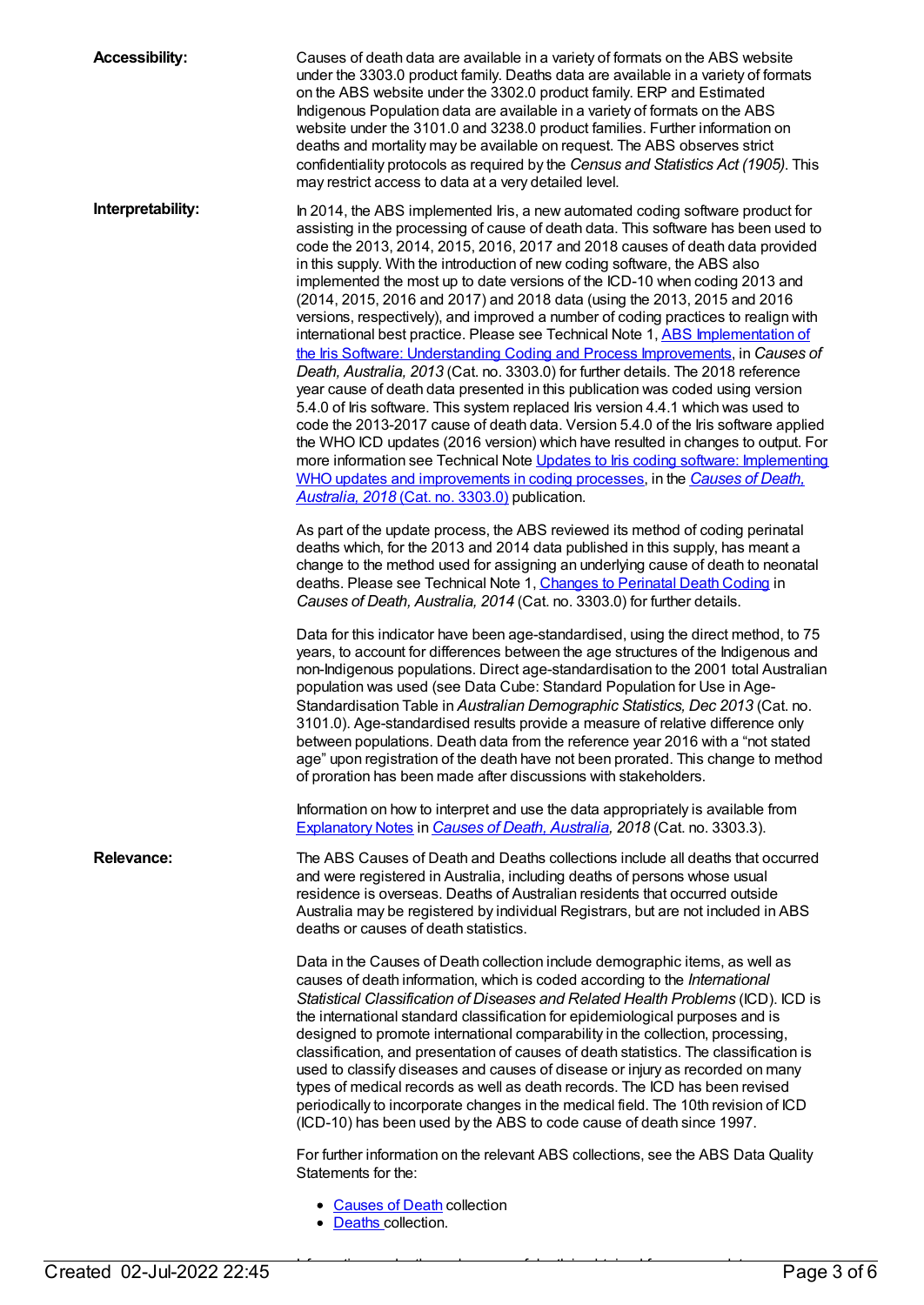Information on deaths and causes of death is obtained from a complete enumeration of deaths registered during a specified period and are not subject to sampling error. However, deaths and causes of death data sources are subject to non-sampling error which can arise from inaccuracies in collecting, recording and processing the data.

Although it is considered likely that most deaths of Aboriginal and Torres Strait Islander (Indigenous) Australians are registered, a proportion of these deaths are not registered as Indigenous. Information about the deceased is supplied by a relative or other person acquainted with the deceased, or by an official of the institution where the death occurred and may differ from the self-identified Indigenous origin of the deceased.

All coroner-certified deaths registered after 1 January 2006 are now subject to a revisions process. In this round of COAG reporting, 2014 and 2015 data is final, 2016 data is revised and 2017 and 2018 data is preliminary. Data for 2016, 2017 and 2018 is subject to further revisions. Prior to 2006, all ABS processing of causes of death data for a particular reference period was finalised approximately 13 months after the end of the reference period. Where insufficient information was available to code a cause of death (e.g. a coroner certified death was yet to be finalised by the Coroner), less specific ICD codes were assigned as required by the ICD coding rules. The revision process enables the use of additional information relating to coroner certified deaths, as it becomes available over time. This results in increased specificity of the assigned ICD-10 codes.

Revisions will only impact on coroner-certified deaths, as further information becomes available to the ABS about the causes of these deaths. See Technical Note: Causes of Death Revisions 2015 Final Data in *Causes of Death, Australia, 2017* (Cat. no. 3303.0). The ABS remains committed to revisions of coronerreferred deaths, including the revision of the 2016 and 2017 reference periods. Releases of revised data for these periods will occur in early 2020.

The ABS Death Registrations collection identifies a death as Aboriginal and Torres Strait Islander where the deceased is recorded as Aboriginal, Torres Strait Islander, or both on the Death Registration Form (DRF). The Indigenous status is also derived from the Medical Certificate of Cause of Death (MCCD) for South Australia, Western Australia, Tasmania, the Northern Territory and the Australian Capital Territory. For 2015 data, the Queensland Registry of Births, Deaths and Marriages also used MCCD information for the first time to derive Indigenous status. This resulted in a noticeable decrease in the number of deaths for which the Indigenous status was 'not stated' and an increase in the number of deaths identified as Aboriginal and Torres Strait Islander in Queensland.

Causes of death statistics are released with a view to ensuring that they are fit for purpose when released. Supporting documentation for causes of death statistics are published and should be considered when interpreting the data. This will enable the user to make informed decisions on the relevance and accuracy of the data, when using those statistics. To meet user requirements for timely data, it is often necessary to obtain information from the administrative source before all information for the reference period is available (e.g. finalisation of coronial proceedings). A balance needs to be maintained between accuracy (completeness) of data and timeliness, taking account of the different needs of users. See Technical Note: Causes of Death [Revisions](https://www.abs.gov.au/AUSSTATS/abs@.nsf/allprimarymainfeatures/D5FFC33C35BDEB78CA25847F0013A20C?opendocument) 2015 Final Data in *Causes of Death, Australia, 2017* (cat.no. 3303.0).

All ERP data sources are subject to non-sampling error. Non-sampling error can arise from inaccuracies in collecting, recording and processing the data. In the case of Census and Post Enumeration Survey (PES) data every effort is made to minimise reporting error by the careful design of questionnaires, intensive training and supervision of interviewers, and efficient data processing procedures. The ABS does not have control over any non-sampling error associated with births, deaths and migration data. For more information see the *[Demography](http://www.abs.gov.au/AUSSTATS/abs@.nsf/ProductsbyCatalogue/B5BE54544A5DAFEFCA257061001F4540?OpenDocument) Working Paper 1998/2 - Quarterly birth and death estimates, 1998*(Cat. no. 3114.0) and *Australian [Demographic](http://www.abs.gov.au/ausstats/abs@.nsf/mf/3101.0) Statistics, Mar 2019* (Cat. no. 3101.0).

Non-Indigenous estimates are available for census years only. In the intervening years, Indigenous population projections are based on assumptions about past and future levels of fertility, mortality and migration. In the absence of non-Indigenous population figures for these years, it is possible to derive denominators for